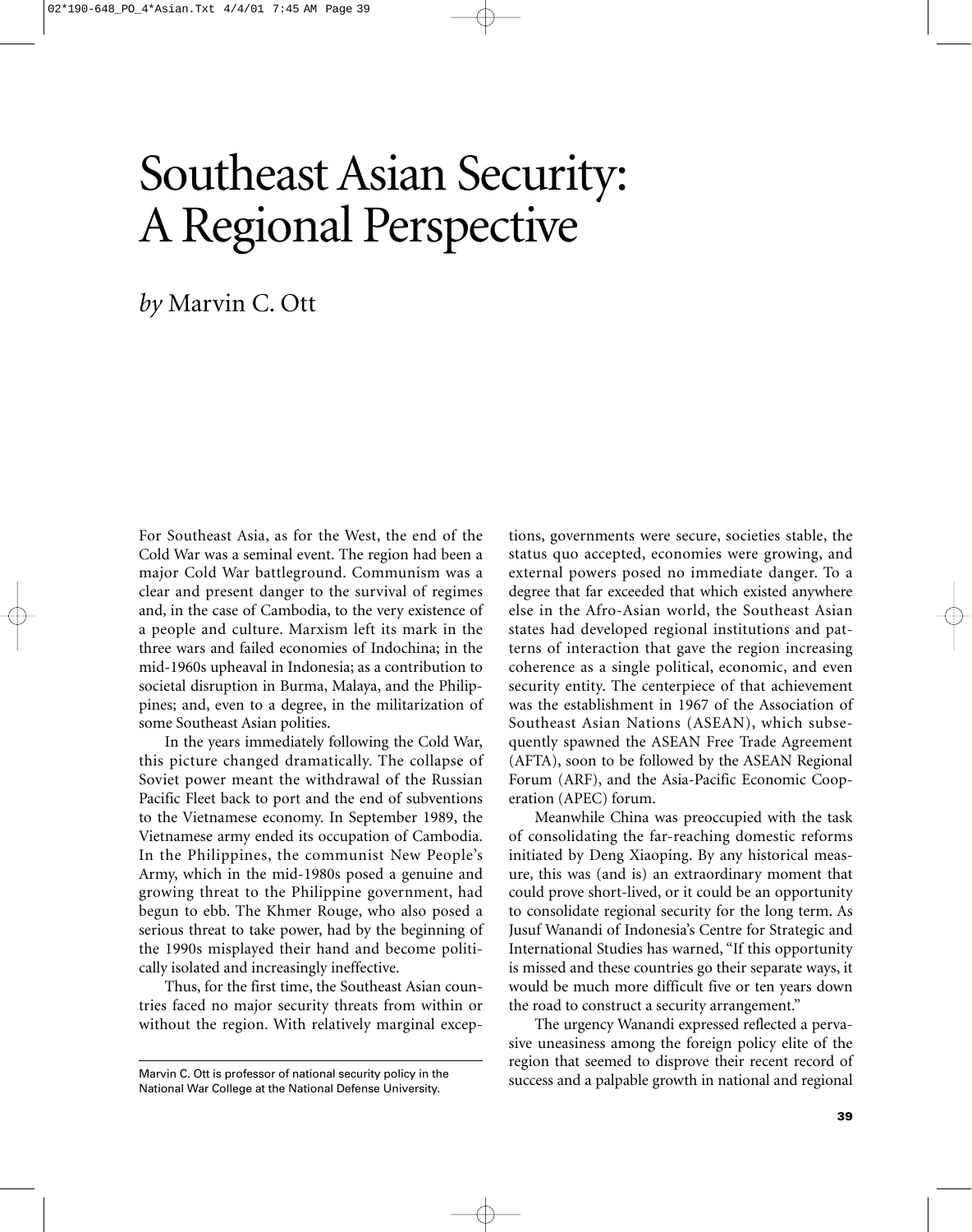self-confidence. This uneasiness derived from a number of perceived vulnerabilities, latent threats, and related concerns. Economics did not loom large in most calculations, but it was a crushing economic downturn that brought Southeast Asia's post-Cold War reverie to a sudden end.

As senior foreign affairs and defense officials in Southeast Asia assess the regional security environment, the vulnerabilities that they see begin but do not end with economic reconstruction.

## **Economic Recovery**

The financial/economic crisis that began in Thailand in late summer 1997 and rolled across the region was (and still is) deeply unsettling. It revealed that the extraordinary economic growth and modernization of the last three decades—a phenomenon characterized by the World Bank as the "Asian Miracle"—was not as solid as nearly everyone had believed. The image of a kind of regional money machine gave way to a quite different picture of ineffective regulatory institutions, illusory bank balance sheets, wildly irrational investments, excessive corruption, and conspicuous consumption. As the value of the baht, rupiah, and ringgit collapsed, Southeast Asians were reminded that not just living standards, but also social order, political stability, and even national security rested ultimately on economic performance. The hubris so evident in statements associated with the "Asian values" debate of the 1980s and early 1990s gave way to a more chastened, far more worried tone.

## **Political Fragility**

The political dangers embedded in economic failure were graphically revealed in Indonesia. For 32 years, the New Order regime of President Suharto had been a fixture of the Southeast Asian scene. Indonesia had been politically stable (if not static), economically successful, and socially dormant. But under the impact of the financial crisis, the framework of the New Order cracked, triggering mass political demonstrations, widespread street violence, and a change in regime. Next door in Malaysia where Dr. Mahathir had been entrenched as Prime Minister for 17 years, a somewhat analogous but less virulent chain of events ensued. A confrontation between the Prime Minister and his deputy over how to respond to the economic crisis took an ugly turn with the arrest and imprisonment of the latter on sexual misconduct and other charges. Mass demonstrations of a kind not seen in

Malaysia for 30 years shook the government to its foundations. In Thailand, the Chavalit government, paralyzed and ineffective in the face of the economic collapse, was replaced by parliamentary vote amid statements by senior military officers pledging that there would not be a coup. In sum, the political stability that had seemed almost as assured as continued economic growth was now clearly questionable.

# **Ethnicity**

Although ethnic disputes have not proven to be as lethal in post-Cold War Southeast Asia as in some other regions of the world, ethnic/minority issues are a significant source of domestic tension. In Burma [Myanmar], a simmering civil war between the lowland Burmese and highland minorities (such as the Karen, Karenni, Shan, Wa, and Kachin) has continued at varying levels of violence for nearly fifty years. A series of agreements beginning in the late 1980s between the Rangoon government and several of the minority groups has dampened the fighting, at least for the moment. In Malaysia, the latent tension between the Malay majority and the over one-quarter Chinese population pervades national life. The spectacular economic growth of the Federation in the years since the communal riots of 1969 has been seen by many as almost imperative to preserve domestic stability.

Recurring communal tension and occasional violence gave way to something much more serious in Indonesia in 1997–1998. Under the strain of economic deprivation, widespread anti-Chinese violence destroyed not only property, but also the confidence of the Chinese business community in regard to their future as citizens of Indonesia. Violence against the Chinese seemed to trigger a chain reaction of ethnic and religious strife involving other communal groups that make up the complex patchwork of Indonesia. The secession of East Timor produced the bloodiest tableau of all—inflicted by "militias" associated with the Indonesian army. The potential for a still more violent confrontation looms in the province of Aceh.

## **Territory and Boundaries**

Although the territorial status quo is broadly accepted by the Southeast Asian states, there are a number of specific disputes that have been minor irritants for some time and that could assume more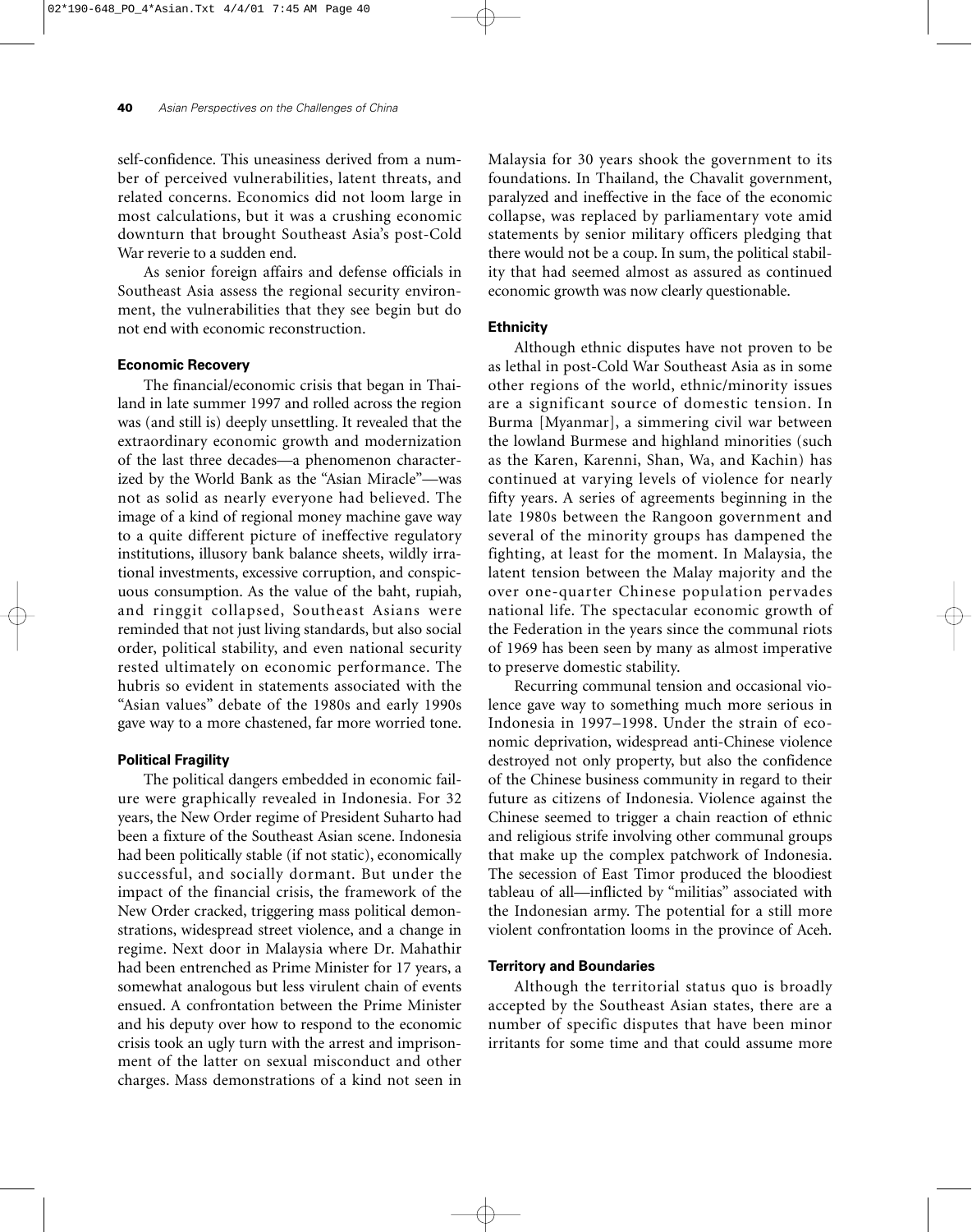serious dimensions if the security climate in the region were to change. These include:

- The claim of the Philippines to the Malaysian state of Sabah;
- Claims to the Spratly Islands by China, Vietnam, Taiwan, Malaysia, Brunei, and the Philippines;
- Disputed ownership by Malaysia and Singapore over Pedra Blanca Island;
- Disputed ownership by Malaysia and Indonesia of the islands of Sipadan, Sebatik, and Ligitan;
- Clashes along the Thai-Myanmar border;
- A dispute between Thailand and Malaysia over the land border and offshore demarcation line;
- Boundary disputes between Malaysia and Vietnam and between Indonesia and Vietnam over their offshore demarcation lines;
- A boundary dispute between Cambodia and Vietnam; and
- A dispute between Malaysia and Brunei over Limbang and offshore boundaries.

Among these issues, the South China Sea is the most serious for several reasons. It is the only dispute to involve more than two Southeast Asian states and the only one to which outside powers (China and Taiwan) are a party. Large, potential offshore gas (and possible oil) reserves elevate the economic stakes to a higher level than elsewhere. Also, any conflict in these essential, heavily traveled sealanes would immediately jeopardize the interests of the United States, Japan, and other major powers.

# **External Powers and a Changing Security Environment**

Two extra-regional powers, China and Japan, are a continuing source of uneasiness to security planners for the medium and long term, even as they assume roles in the present that are largely welcomed.

#### **China**

China is simply too large and too near not to be a major factor in Southeast Asian equations and not to be viewed with some trepidation. With certain isolated exceptions, China does not have a history of seeking imperial control over Southeast Asia. Moreover, for roughly three centuries comprising the European colonial epoch, China ceased to be a serious geopolitical factor in Southeast Asia. But this was an abnormal circumstance that has now passed into history. China's postwar support for communist revolutionary movements in the region marked the reappearance of Chinese power in Southeast Asia. This, coupled with the presence of economically influential

Chinese populations in nearly every Southeast Asian city, has bred distrust. Beijing's explicit claim that nearly all of the South China Sea constitutes Chinese territorial waters (and its refusal to disavow the use of force to back up those claims) has caused alarm in a number of quarters. Growing Chinese influence in Burma and Cambodia has been a further source of concern. Finally, the burgeoning of China's economy in the recent years has been welcomed by some (mostly ethnic Chinese) Southeast Asian businessmen as a major new investment opportunity while feared by others because of the potent competition from emergent, ultra-low wage Chinese industries.

The prevailing uneasiness and ambivalence concerning China is evident not only in official statements and actions but also in some suggestive public opinion data. For example, in U.S. Information Agency (USIA) polls, about 45 percent of respondents in Thailand and the Philippines view China as an "expansionist power," but only a small percentage in both countries regard China as a direct security threat. In a survey of regional executives (many of whom presumably were ethnic Chinese), the *Far Eastern Economic Review* found large majorities "concerned about the security situation in the South China Sea." A similar survey found majorities ranging from 53 percent (in Thailand) to 80 percent (in Indonesia) who favor a "greater [Chinese] leadership role in world affairs." This desired leadership role emphasizes the prevailing strategy among Southeast Asian governments to draw China into a role as a rising but status quo power by binding China to the rest of the region with ties of mutual economic advantage.

From Southeast Asia's perspective, the best China is one that is domestically preoccupied, much like the China of the last decade. The fear is that as China gets its domestic house in order, gains economic and military strength, and is largely freed of its historic security concerns to the west (Russia) and the east (Japan), it will feel increasingly free to turn its energies southward.

## **Japan**

Japan labors under the shadow of the recent memories of its often harsh wartime rule over the region. However, these memories vary significantly by demography, ethnicity, and location. Political power has passed to a postwar generation that has no direct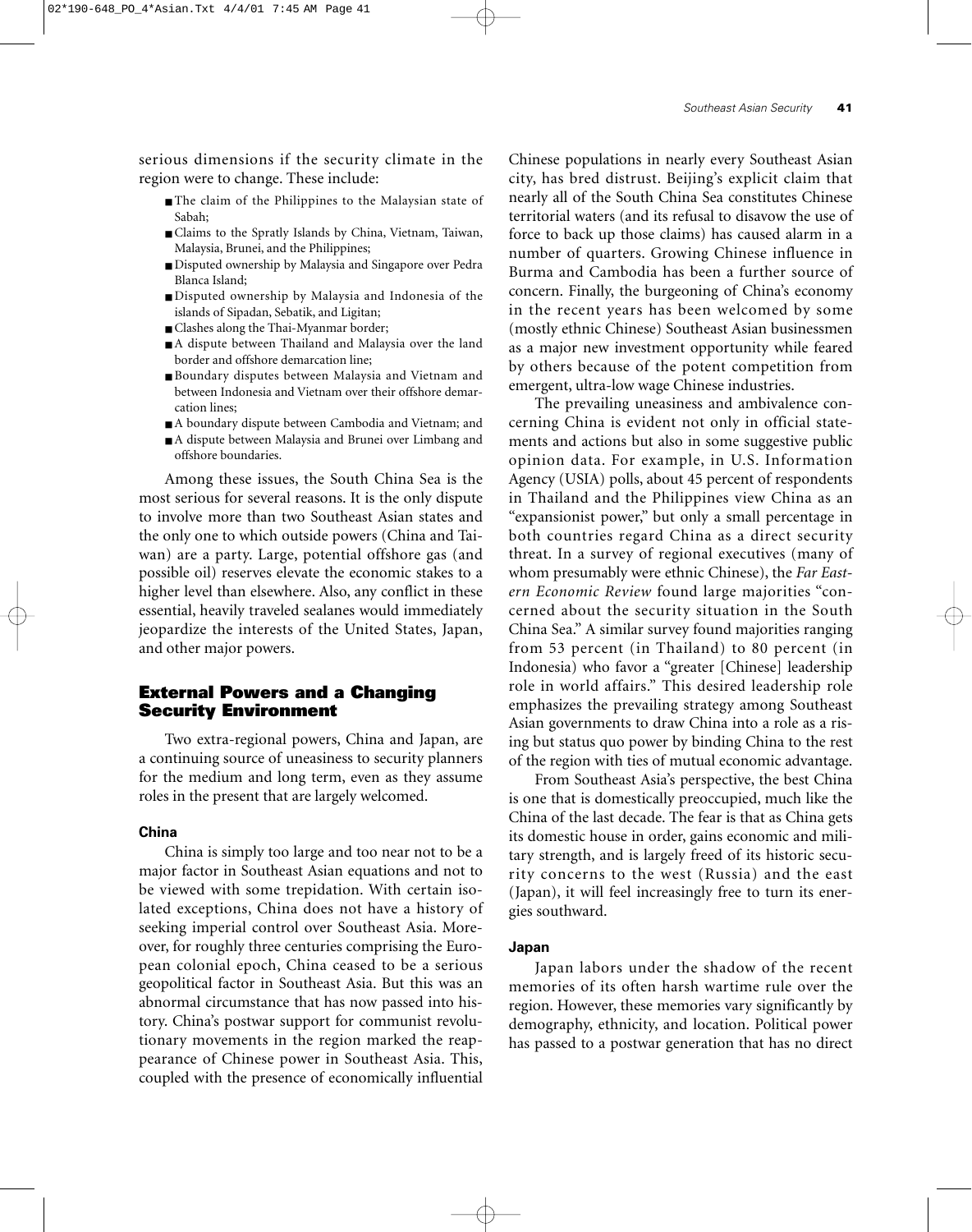personal recollection of the New Asia Co-Prosperity Sphere. Also, some populations like the overseas Chinese and the Filipinos experienced an often brutal occupation. But others like the Burmese and Indonesians recall the Japanese invasion as the critical event that broke the hold of European colonialism in the region and, in some instances, gave local nationalists their first taste of political power. Thailand effectively acquiesced to Japanese occupation and thereby escaped its most adverse effects. Since the war, Japan's interaction with Southeast Asia has been largely confined to economics—as trader, investor, and aid provider. In recent USIA polls, 92 percent of Indonesian respondents gave Japan an overall "favorable" rating compared with 77 percent for the United States. In Thailand, a plurality of opinion regards Japan as the Kingdom's "closest economic partner."

Today Japan is valued as an economic engine that powers much of Southeast Asia's economic growth. Japan plays no direct security role in the region, and the Southeast Asian states want to keep it that way. As long as the U.S.-Japan Security Treaty remains viable, the Southeast Asian governments are confident that Japan will be content to leave to the United States the task of protecting the vital Southeast Asian sealanes through which the bulk of Japan's oil supplies are transported. The great fear is that if Japan were to feel the need to use its own navy for that purpose, it will provoke China into military countermeasures. The last thing that the Southeast Asians want is a competition for military preeminence in the region between China and Japan.

# **The United States**

Finally, Southeast Asians are uneasy about the United States—about America's commitments and its staying power. The reasons for doubt on this score are not hard to discern. Despite repeated assertions by American officials to the contrary, many Southeast Asians do not regard the United States as an inherently Asian power. In time, so the thinking goes, it will withdraw to its natural geographic sphere of influence in the eastern Pacific. Perhaps ironically, such doubts were reinforced by America's Cold War victory. The end of that contest provided the obvious rationale, if one were needed, for a substantial reduction of the U.S. security presence in Asia. Without a worldwide adversary, America acted logically by pulling back its overseas military deployments to gain a peace dividend. For the harshest skeptics, America's post-Cold

War record of military engagements overseas provided additional evidence. Prime Minister Mahathir of Malaysia put the matter in characteristically blunt terms: "The presence of a Western power will not make a difference especially after Haiti, Somalia, Bosnia, and Rwanda. It takes only one soldier to be killed before the whole force will be withdrawn."

All Southeast Asian governments were keenly aware of the downward pressures on the U.S. defense budget in the immediate post-Cold War period. Most watched with dismay as the U.S.-Philippine negotiations to extend the U.S. military lease of its base at Subic Bay failed. Nor were they reassured by the defeat of President George Bush by a little known small state governor in a campaign that stressed U.S. domestic concerns to the almost total exclusion of foreign policy. Finally, the Gulf War, when U.S. troops were deployed through the Mediterranean rather than Southeast Asia, seemed to suggest yet one more reason why the United States might deemphasize its security role west of Guam. This is ironic because the primary route for logistical supply to that battlefield (mostly by sea) was across the Pacific and through the Indian Ocean.

Against this backdrop, the U.S. naval deployments in response to the Taiwan crisis of 1996 and the U.S. led NATO operations in Kosovo provided a welcome degree of reassurance regarding American capacity and determination to retain its global security role. When U.S. warplanes bombed the Chinese embassy in Belgrade, at least some senior military officers in Southeast Asia reacted, first by assuming the bombing was deliberate and second by welcoming it as a signal reminding China who is boss.

At the same time there is tangible uneasiness among the policy elite concerning another implication of Kosovo—a growing predilection on the part of the United States to engage in "humanitarian intervention." The specter of the United States and its allies deciding what values are to be enforced internationally evokes not too distant memories of Western colonialism.

## **The Regional Response**

The ASEAN response to this changing security environment has occurred along three dimensions: unilateral, multilateral, and bilateral (with the United States).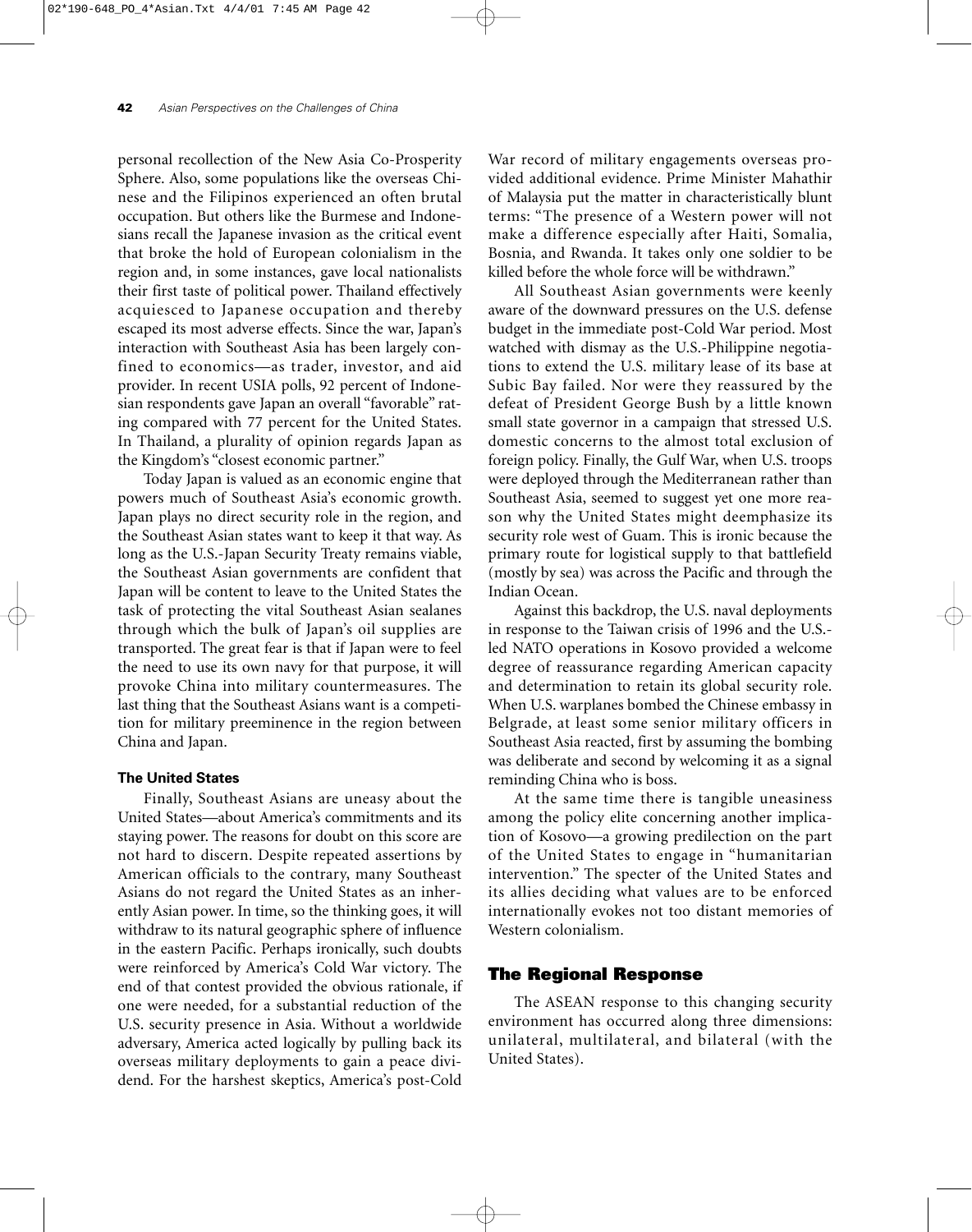Unilaterally, the ASEAN governments have done two things. First, they have continued to act on the same central principle that they followed for nearly three decades: the foundation of national security is a successful and growing economy. "Resilience," a formulation connoting social stability, economic success, and a general ruggedness, was coined in Singapore and soon spread as a kind of regional mantra to the other states. All of the successful ASEAN states have kept their focus on the priority objective of economic growth and modernization.

At the same time, these states began to invest more heavily in their respective military establishments. This growth has been sufficiently noteworthy to lead many observers to refer to a regional arms race. In the early 1990s, Southeast Asia was the one growth area in an otherwise contracting global arms market. Indonesia purchased much of the former East German navy—29 ships in all. Malaysia purchased FA–18s and Russian MIG–29s. Singapore, Indonesia, and Thailand purchased F–16s. Thailand purchased Chinese tanks and armored personnel carriers, German helicopters, and American P–3s. The complete list of such acquisitions was long, but it was misleading to refer to a regional arms race.

What was going on was a reorientation of armed forces away from domestic counterinsurgency missions toward external defense coupled with a modernization and upgrading of forces by countries that now could afford it. The growth in military spending was within planned national budgets and generally tracked or only slightly exceeded aggregate economic growth. Other factors at work included (1) an effort to improve national capabilities to defend offshore territorial claims, particularly in light of China's assertiveness in the South China Sea, (2) a response to the considerable political influence enjoyed by the armed forces in several countries, and (3) some undeniable competition and one-upmanship among the states of the region, notably between Singapore and Malaysia.

One of the consequences of the Asian economic crisis that began in 1997 was a scaling back of military procurement budgets throughout the region—most notably in Thailand's decision to rescind its purchase of FA–18s from the United States. If a feeling emerges in the region that the economic crisis is effectively over, military budgets can be expected to benefit accordingly.

The most interesting developments in terms of regional security have a multilateral character. ASEAN has become the centerpiece in this process. When the

association was created in 1967, its declared purpose was to foster economic and cultural (and by implication, political) cooperation among its members. The founders of the organization were emphatic and explicit that ASEAN was not, nor would it become, a security organization (that is, a military alliance). In fact, ASEAN was, from the outset, an organization that had an overriding security purpose. Its achievements in terms of fostering cultural contact and understanding have been constructive, but hardly earthshaking. Its various initiatives in the direction of regional economic cooperation have come to little for the basic reason that the economies of the member states are competitive rather than complementary.

But security is another matter. ASEAN was founded in the aftermath of Indonesian "confrontation" against Malaysia, exacerbated by the Philippines territorial claim to Sabah. The clear intent in creating ASEAN was to prevent the outbreak of another conflict among the five founding members. This has been one of ASEAN's great successes. Patterns of consultation and collaboration have been fostered; mutual trust has been nurtured; and political and foreign policy elites have become closely acquainted with one another. In short, ASEAN has become a "security community" defined as a collective in which military conflict among its members has become almost unthinkable. For example, despite recurring acrimony over a number of issues, a military clash between Singapore and Malaysia is about as unlikely as one between Spain and Great Britain over Gibraltar. Disputes exist, but they are either resolved through negotiations or adjudication or set aside until they become negotiable at some future time.

The second major achievement of ASEAN came in response to Vietnam's 1978–1979 invasion and occupation of Cambodia. ASEAN took the lead in coordinating a remarkably effective diplomatic campaign that denied Cambodia's UN seat to the Vietnameseinstalled government in Phnom Penh. Three governments (Singapore, Malaysia, and Thailand) also worked with the United States (and China) in providing covert assistance to the various Khmer guerrilla organizations conducting military resistance against the Vietnamese. These efforts, along with the U.S.-led economic embargo, were instrumental in persuading Vietnam to withdraw finally from Cambodia.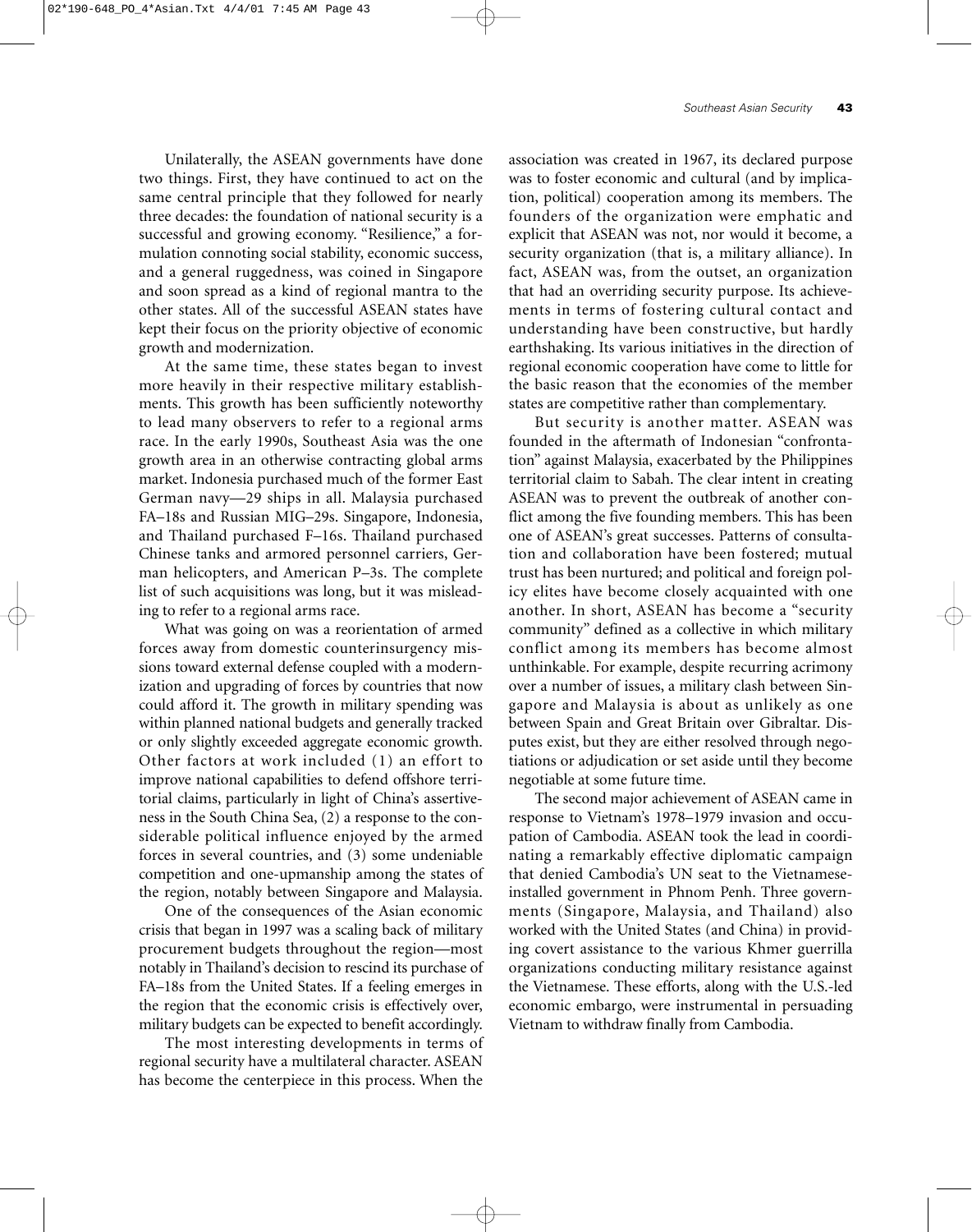Although ASEAN is not a military pact, several of its members have been engaged in bilateral cooperation for many years on security-related issues of shared concern. Examples include Thailand and Malaysia on their common border (long a haunt of the Malayan Communist Party and Thai Muslim secessionists), the Philippines and Indonesia regarding smuggling, and Singapore and Indonesia concerning piracy. Since the U.S. decision to evacuate the Clark and Subic Bay bases, each of the ASEAN countries has offered to make appropriate facilities accessible to U.S. naval and air forces. Beginning in 1992, a multilateral dimension was introduced when security issues were explicitly included on the agenda of ASEAN ministerial meetings and uniformed officers were included in senior officials' meetings. In the same timeframe, the annual meeting of the ASEAN foreign ministers with ASEAN's "Dialogue Partners" began to encompass security issues. In 1993, this security dialogue was expanded to include China, Russia, and India. Meanwhile, Vietnam, Laos, Burma (Myanmar) and Cambodia have become full members of ASEAN. All of this official dialogue has been supplemented by semi-official meetings and conferences conducted by academics and policy institutes in the ASEAN countries with invited outside experts and devoted to security issues.

Eventually, the participants will have to decide whether to extend multilateral security cooperation beyond discussions to embrace operational activities, including possible multilateral joint exercises and training, and coordination of some equipment purchases (such as maritime patrol aircraft) to allow for possible joint use and interoperability. However, there is little or no likelihood that ASEAN will ultimately be transmuted into a full-fledged military alliance. There is no serious sentiment within the organization for such a step. The region remains too diverse with too little consensus regarding the identity and extent of security threats. Thailand and Vietnam, for example, have distinctly different views of China in this regard. Even if an alliance were established, the collective military strength of the region would be insufficient to cope with aggression or intimidation by a large power. Finally, nonalignment still exerts a significant tug on official sentiments within the region.

The latest development is an ASEAN decision to establish a formal arrangement to manage the official security dialogue—the ASEAN Regional Forum. The ARF hosted its first annual meeting in Bangkok in July 1994. Comprising 19 Pacific Rim countries, including China, Japan, Russia, India, and the United States, the ARF had the potential of becoming a significant arena for addressing such common security concerns as piracy and such regional disputes as the Spratly Islands. In reaction to the discovery of Chinese military construction on Mischief Reef in 1995, the ARF became the vehicle for a serious initial attempt to resolve conflicting interests and claims in the South China Sea. Yet when additional Chinese construction was detected during the most acute phase of the Asian economic downturn, the ASEAN countries could not muster an effective response within the ARF. At this stage, the jury is still out as to whether the ARF will become a viable diplomatic vehicle for addressing security issues in the region. A current test is provided by efforts within ASEAN to use the ARF to negotiate a "code of conduct" for managing disputes in the Spratlys.

# **The U.S. Role**

As a consequence—and somewhat paradoxically—the ASEAN states still look to external powers as the ultimate guarantors of their security. The Five Power Defense Pact links the United Kingdom, Australia, New Zealand, Singapore, and Malaysia. But it is the United States that is overwhelmingly the region's preferred security partner. This shows up clearly, as noted above, in USIA polling of regional opinion (for example, Thailand, Indonesia, Australia, and the Philippines), in official public statements (for example, Singapore) and in government actions and private comments by officials (for example, Malaysia). Even in nominal outliers like Vietnam and Burma, it does not take long for some senior military officers to reveal their preferences for a continued robust American defense presence in the region.

Since the demise of the Southeast Asia Treaty Organization (SEATO) in 1977, the United States has been party to only one multilateral Asian alliance with Australia and New Zealand (ANZUS). But America does have bilateral defense agreements with Thailand and the Philippines. More important, the U.S. 7<sup>th</sup> Fleet, headquartered in Hawaii and forward based in Guam and Japan (composed of permanently assigned units and those deployed for 6-month periods from central and eastern Pacific bases), operates on a con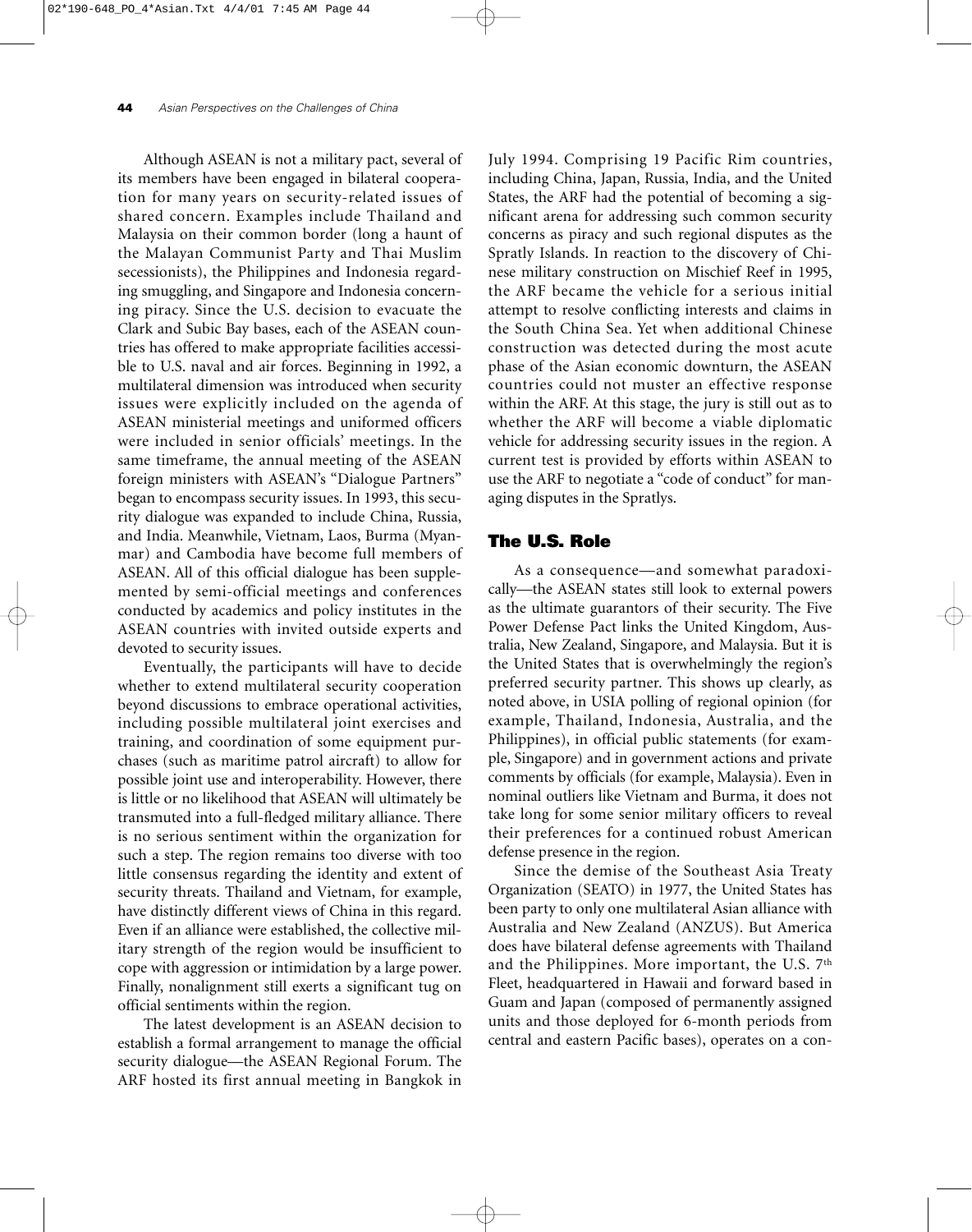tinuing basis in the region. U.S. air assets deploy to the region out of Japan and Alaska, and forces from all services, including ground forces, regularly go to the region from the continental United States for a variety of exercises. Altogether, and on a continuing basis, approximately 100,000 American military personnel are forward deployed.

At the most basic level, U.S. objectives in Southeast Asia have remained consistent over the last five decades:

- Prevent the emergence of a regional hegemon,
- Keep open the sea and air routes that transit the area, and
- Maintain commercial access to the economies of the region and the peace and stability that commerce requires.

Pursuit of these interests has carried U.S. security policy through five historical phases over the past half century: (1) The war against Japan in the 1940s, (2) The counterinsurgency/nation-building period of the 1950s and 1960s, culminating in the Vietnam War, (3) The Nixon Doctrine and the focus on strengthening the 7th Fleet as a counter to the Soviet military presence based at Cam Ranh Bay in the late 1970s, and (4) Pressure (working with and through some of the ASEAN governments) against the Vietnamese military occupation of Cambodia, culminating in the 1989 Vietnamese withdrawal and the signing of the 1991 Paris Agreements establishing a framework for a possible political resolution of the Cambodian conflict.

Coincidentally, the demise of the Soviet Union and the end of the Cold War removed Russian military power from the region. Since 1991, the United States has entered a fifth phase with the termination of the U.S. military presence in the Philippines. The loss of facilities at the Clark and Subic Bay bases compelled a rethinking of U.S. strategy that involved a dispersal of U.S. presence in the region through access arrangements in a number of countries, but no large U.S. bases. With the advent of the Clinton administration, there also was a change of emphasis that was more accommodating to multilateral approaches to security. The new approach embraced the advent of ARF and explicit intra-ASEAN discussions of security issues as fully compatible with existing U.S. bilateral security ties and activities in the region.

The United States now faces a substantially changed security landscape in Southeast Asia, one that reflects the essential success of its postwar policies. America currently is without challenge as the preeminent military power in the region and, from a Southeast Asian perspective, that presence is largely

benign because it comes without territorial or overt hegemonic ambition.

Security regimes generally develop in response to or in anticipation of threats. What makes the U.S. security role in Southeast Asia so distinctive and challenging in intellectual and policy terms is the absence of a clear threat. Instead, there is the regional sense of uneasiness noted earlier. The Southeast Asians want the U.S. presence as an insurance policy—a benevolent cop on the beat to protect them against potential external threats, against the unknown, and, to some extent, against each other. As long as the U.S.-Japan Security Treaty is operative and the U.S.  $7<sup>th</sup>$  Fleet patrols the Southeast Asian sealanes, Tokyo will not need to contemplate its own military presence in the region. Disputes or potential disputes within the region are less likely to flare up or to provoke a local arms race if a neutral third party is by far the strongest military presence in the area. The day may come when the combination of growing economies, militaries, and multilateral institutions and processes will give the region sufficient strength and coherence to make a U.S. security presence largely superfluous but not yet.

Other considerations that underlie Southeast Asian support for a continued U.S. presence include the preference among the armed forces of the region for American weapons and equipment and for the United States as a source of common military doctrine and shared intelligence. U.S. forces treat Southeast Asia as a single security area. Moreover, joint exercises, exchanges, and interactions with local armed forces give the region what coherence it now has in military terms. Finally, the U.S. military presence is valued as a means to maintain U.S. interest in the region and to encourage an increase in American economic involvement. The United States remains Southeast Asia's largest single market. Since exports and foreign investment have largely driven the economic growth of the region, the American connection remains hugely important to its future. Southeast Asian governments also want to encourage increased American investment as a counterweight to the massive presence of Japan in that sector. If Southeast Asian industry is going to compete successfully with lower wage Chinese competitors, an infusion of foreign technology will be required in many cases.

Note that significant constraints exist on American influence in the region. First, until recently, the most obvious were limitations on U.S. defense budgets. It is a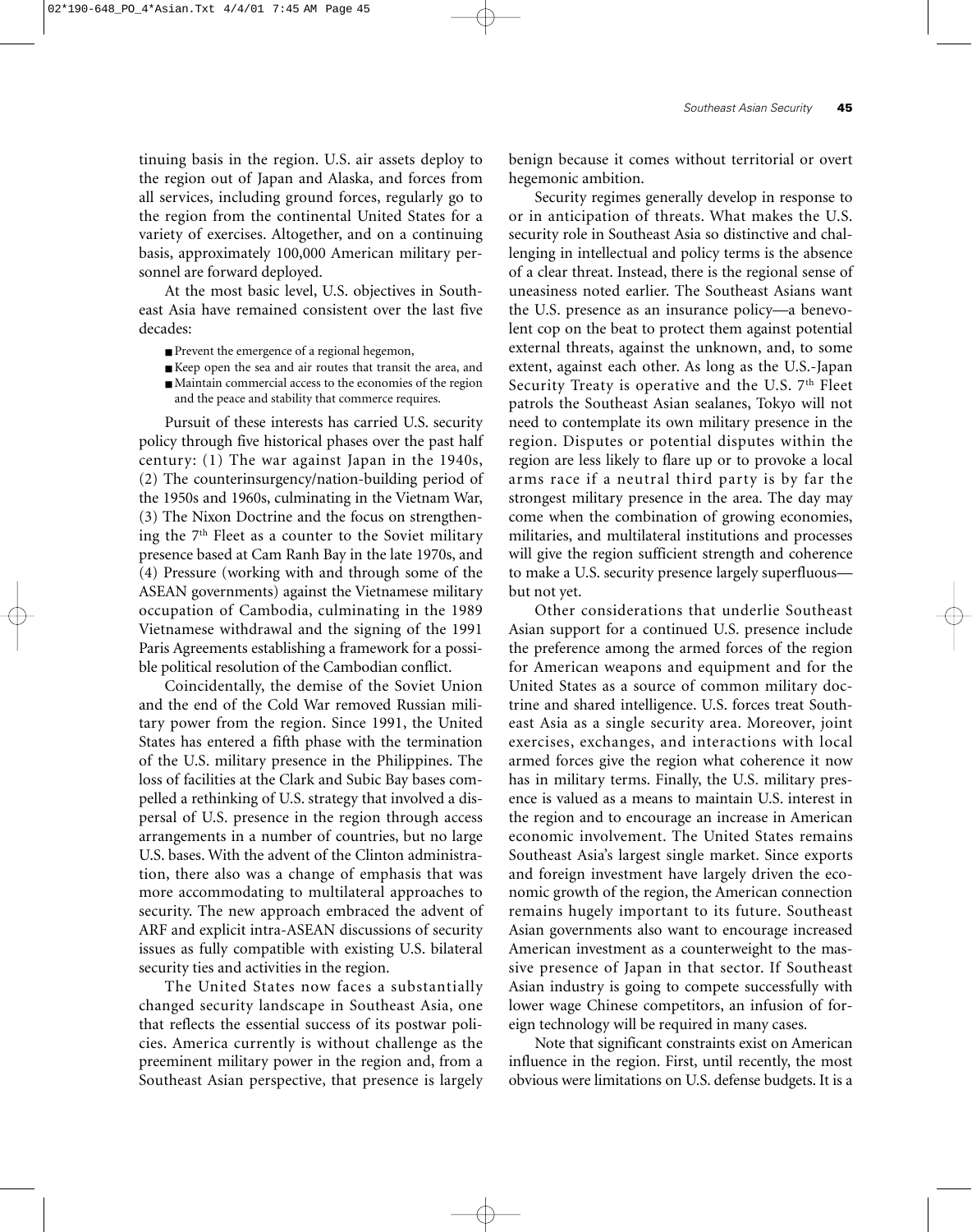great irony that if the Philippines Senate had approved the tentative agreement for renewal of the lease at Subic Bay, the United States would have faced significant difficulties in fulfilling the financial terms of that agreement. In a new era of federal budget surpluses, it is no longer so evident whether budget limitations pose an insuperable hurdle to maintaining a major, capital, and personnel-intensive presence in Southeast Asia, like at the Clark and Subic Bay bases. That will become clear only if an opportunity for such a facility presents itself.

*Second,* nationalism constrains the willingness of Southeast Asian states to accept a close, visible tie with the United States. ASEAN has a long-standing formal commitment to the objective of establishing a Southeast Asian Zone of Peace Freedom and Neutrality (ZOPFAN), which would amount to the exclusion of the external great powers from the region. ZOPFAN has taken on no role beyond the declaratory, but it accurately reflects a widely held determination not to be the cat's paw of others outside the area. This impulse received a recent impetus from Indonesia's selection in 1993 to serve a 5-year term as leader of the Nonaligned Movement. One consequence of all this is a desire to minimize the size and visibility of the American military presence in each of these countries. None of the states want to have the raucous equivalent of Angeles City or Ilongapo that serviced American airmen and sailors outside the gates of Clark and Subic in the Philippines. Visiting Forces agreements establishing legal jurisdiction over U.S. military personnel have become a lightning rod for such concerns.

*Third,* there have been a number of recurring irritants in U.S. relations with the region, most related to trade disputes and human rights. Examples include a long-running and acrimonious quarrel with Thailand over protection of intellectual property rights; a public argument between the United States (including President Clinton) and Singapore (including former Prime Minister Lee Kwan Yew) over the proper punishment for an American teenager found guilty of vandalism in Singapore; and the congressionally mandated cancellation of some International Military Education and Training (IMET) aid programs due to criticisms related to human rights—notably, Malaysia's policy toward Vietnamese refugees and Indonesia's handling of East Timor. During the 1990s, the mood in several of the ASEAN governments

became palpably more resentful of, and resistant to, U.S. pressure on behalf of a human rights/democratization agenda. Singapore and Malaysia were particularly outspoken concerning U.S. "arrogance" and "cultural imperialism." The Asian financial crisis tended to override and to mute these issues, while diplomatic negotiations resolved some of them. If Indonesia's newly empowered democracy takes hold, the political climate on these issues in the region will presumably become more receptive to U.S. views.

At the same time, the Asian financial crisis injected a new discordant element into the picture—a sense of acute vulnerability to the forces of the new globalized economy. Malaysia's combative Prime Minister Mahathir angrily blamed international currency speculators for triggering Asia's meltdown and the International Monetary Fund for running roughshod over local sovereignties in responding to the crisis. Mahathir's view that the West (and the United States in particular) had acquired too much economic power over Southeast Asia is widely shared by other less outspoken leaders in the region.

In sum, U.S. security planners face a complex environment in Southeast Asia that requires an intelligent, sensitive (even subtle) diplomatic touch; that integrates political, economic, and military considerations; and that looks beyond the immediate to at least the mid-term future. The names of the game are anticipation, prevention, deterrence, and reassurance.

# **Looking Ahead**

Southeast Asian attitudes and approaches toward U.S. policy and presence will be shaped, in the first instance, by developments within the region. These will include performance of the major Southeast Asian economies, the viability and unity of Indonesia, and the cohesion and effectiveness of ASEAN. Beyond these obvious factors, there are some wildcards in the deck, including a potential political upheaval in Burma.

Economic success breeds confidence and stability—or, in the parlance of the region, "resilience." Economic growth also provides the budgetary resources to upgrade national military capabilities. Economic growth undergirds the development and strengthening of regional institutions, including ASEAN and its various elaborations and spin-offs. A prosperous and modernizing Southeast Asia will deal more confidently with the major external powers, such as Japan, China,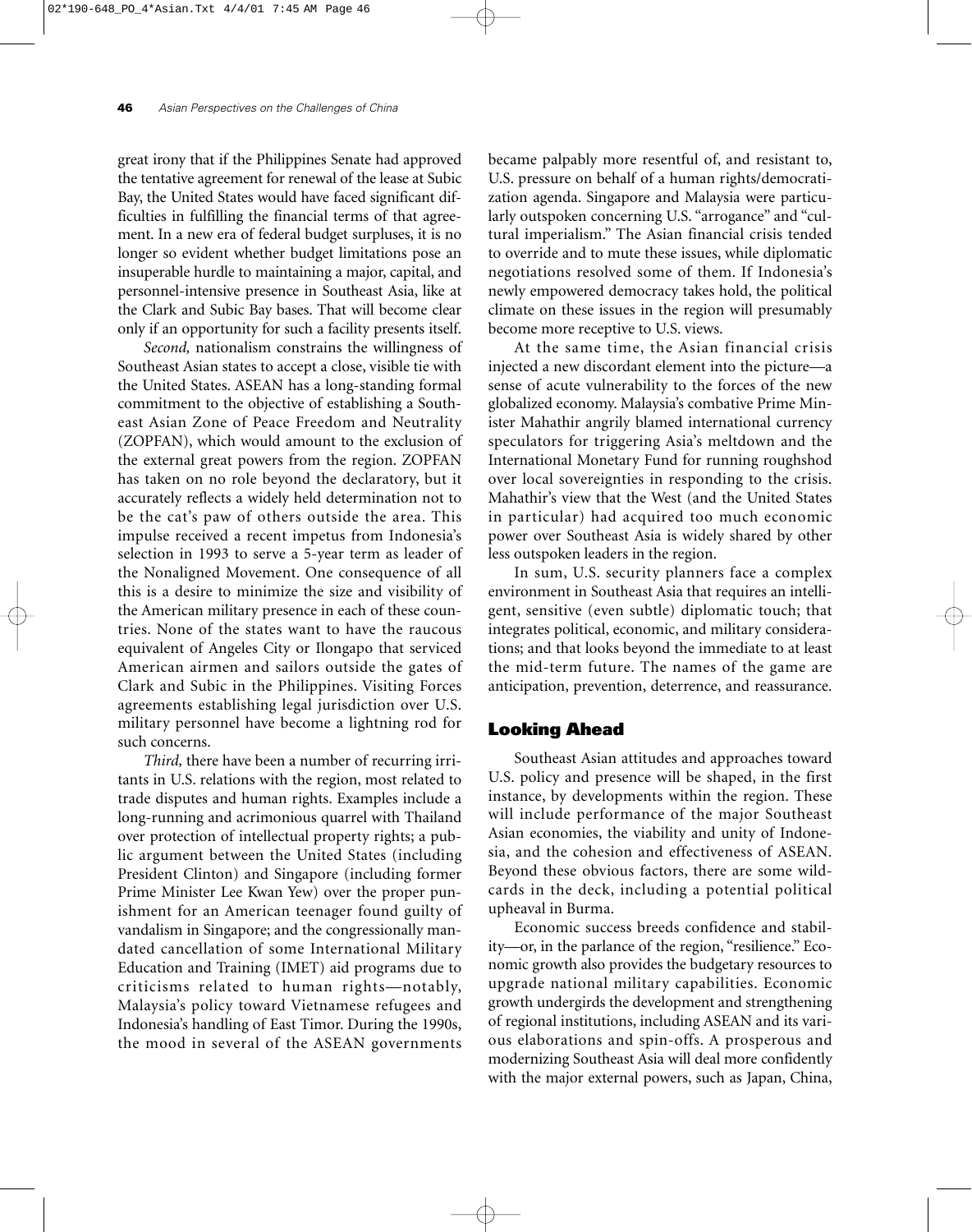the United States, and, in the future, India. Such a Southeast Asia will be more inclined to draw lines in the sand (or sea) regarding China and to insist on conditions and quid pro quos regarding the U.S. security presence. Conversely, a Southeast Asia unable to regain its pre-1998 economic footing will be less assertive visà-vis outside players and more prone to intraregional disputes. Such a region will be more vulnerable to growing Chinese influence and, at the same time, more inclined to look to the United States both for markets and for security support.

Indonesia is a huge factor in this regard. If it holds together and begins to restore economic growth under a moderate democratic government, Indonesia can regain its role as the linchpin of a modernizing, increasingly interactive Southeast Asia. In the worst case, a disintegrating Indonesia will fundamentally alter the balance of power in East Asia. Opportunities for Chinese ambition will grow, and the tendency of regional states to strengthen bilateral security arrangements with the United States will probably grow as well.

All of this is intimately connected to ASEAN. The association as we have known it cannot survive a breakup of Indonesia; it will survive only as a shell if Indonesia becomes the chronic sick man of Southeast Asia. ASEAN is already confronting major difficulties as a result of the Asian financial crisis and the illadvised and rapid decision to expand its membership to include Cambodia, Laos, and Burma. ASEAN today is a distinctly less cohesive and effective organization than it was in 1996.

The second broad set of factors that will affect U.S. attitudes concerns the policies and actions of major powers in East Asia—notably China and the United States. The foreign policies of Southeast Asian governments generally are predicated on the hope and the expectation that China will give the highest national priority to economic development and modernization, which will in turn require good relations with its neighbors. A China focused on economic growth would logically desire increased trade with and investment from Southeast Asia. Such a China would eschew provocative, destabilizing policies in the South China Sea or elsewhere that would jeopardize such relations. Southeast Asian policies toward China have been designed to reinforce such logic and tendencies.

But few Southeast Asian officials are confident beyond doubt that Beijing will prove to be such a benign presence in the region. Unlike the United

States, China is geographically next door and does have territorial ambitions. There is an undercurrent of apprehension present in every Southeast Asian government to varying degrees. The possibility that China may pursue a strategy designed to assert its primacy in the region cannot be ruled out. Chinese statements and actions in the South China Sea validate the danger in the minds of many regional defense and intelligence officials.

A China with hegemonic tendencies poses another danger: Japan strengthening its military capabilities and assuming a more "normal" security role in the region. In short, a logical consequence of growing Chinese power could be a great power rivalry with Japan along Asia's rim. None of this would be welcome in Southeast Asia.

The U.S. economic presence in Southeast Asia has never been seriously controversial. Not only was it a source of needed imports, technology, managerial expertise, and investment, but it was also, most importantly, a natural concomitant of America's most important contribution—its market. As far as one can see into the future, that market will remain absolutely vital to economic well-being in Southeast Asia.

The U.S. security presence has been welcome in Southeast Asia since the early days of the Cold War for the measure of protection that it provided. In some instances that protection was direct and tangible, as with U.S. assistance to the Philippines against the Hukbalahap insurgency. In one case—Vietnam it was direct, massive, and unsuccessful. But generally the U.S. presence has been valued for the general climate of stability and security that it has provided. As long as the strongest military power in the region was an outside player without territorial ambition, Southeast Asians could be confident that nothing really bad—for example, a hostile hegemon or a major interregional conflict—would be allowed to happen. That confidence in turn was key to foreign investment and other economic development initiatives that made the Asian Miracle possible.

In sum, the regional context in which Southeast Asians view the U.S. security role is remarkably dynamic and indeterminate. China's strategic direction—aspiring regional hegemon or increasingly satisfied status quo great power—remains entirely uncertain. In all probability, the China of the next 10 to 15 years will emerge as a complex amalgam of the two. Just as China's strategic direction is a question, so